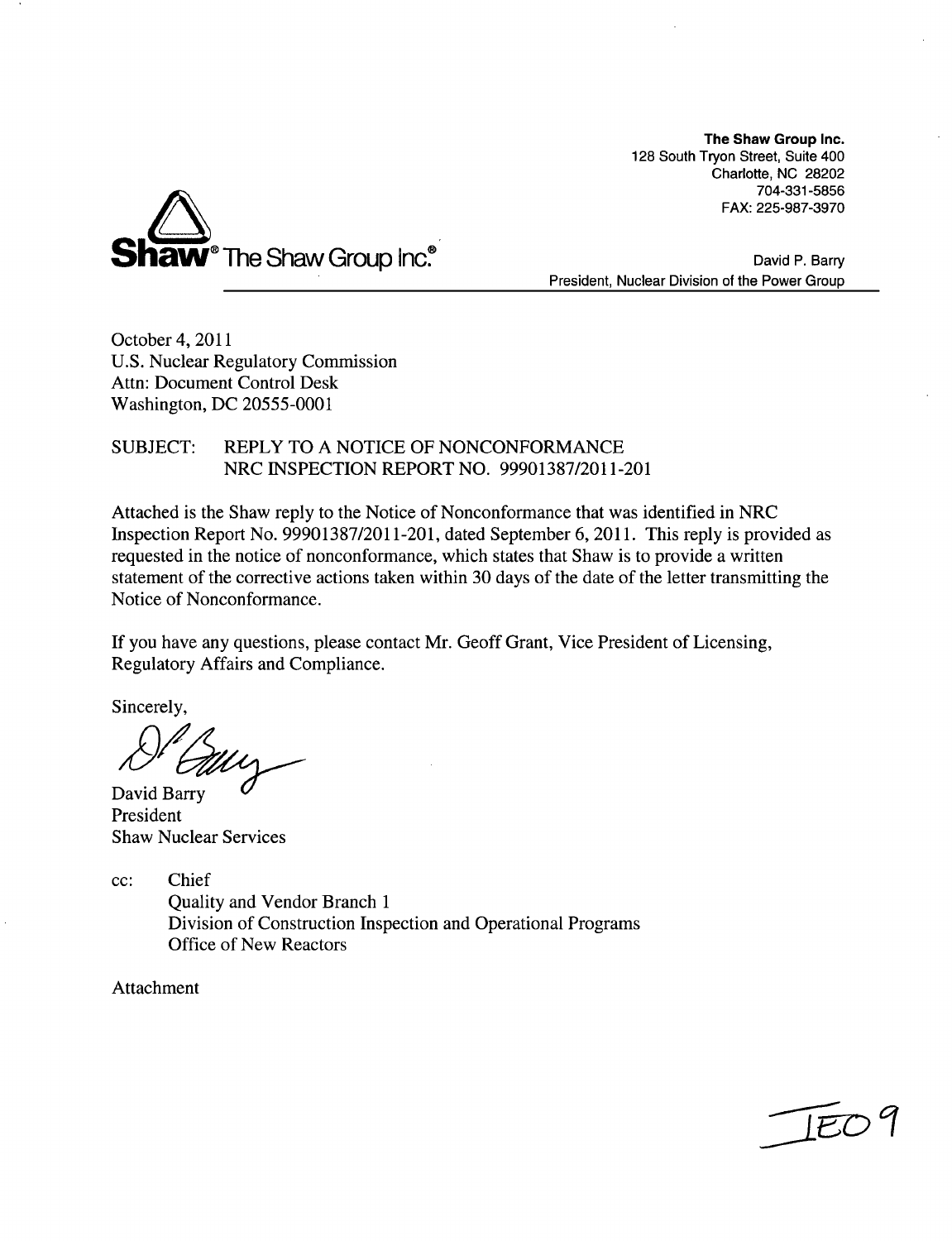U.S. Nuclear Regulatory Commission Attn: Document Control Desk Washington, DC 20555-0001

 $\sim$ 

 $\bar{\beta}$ 

Bcc:

 $\frac{1}{2}$ 

Virgil Barton Geoff Grant Dennis Dreyfus David Jantosik John Oddo Curtis Castell Licensing Files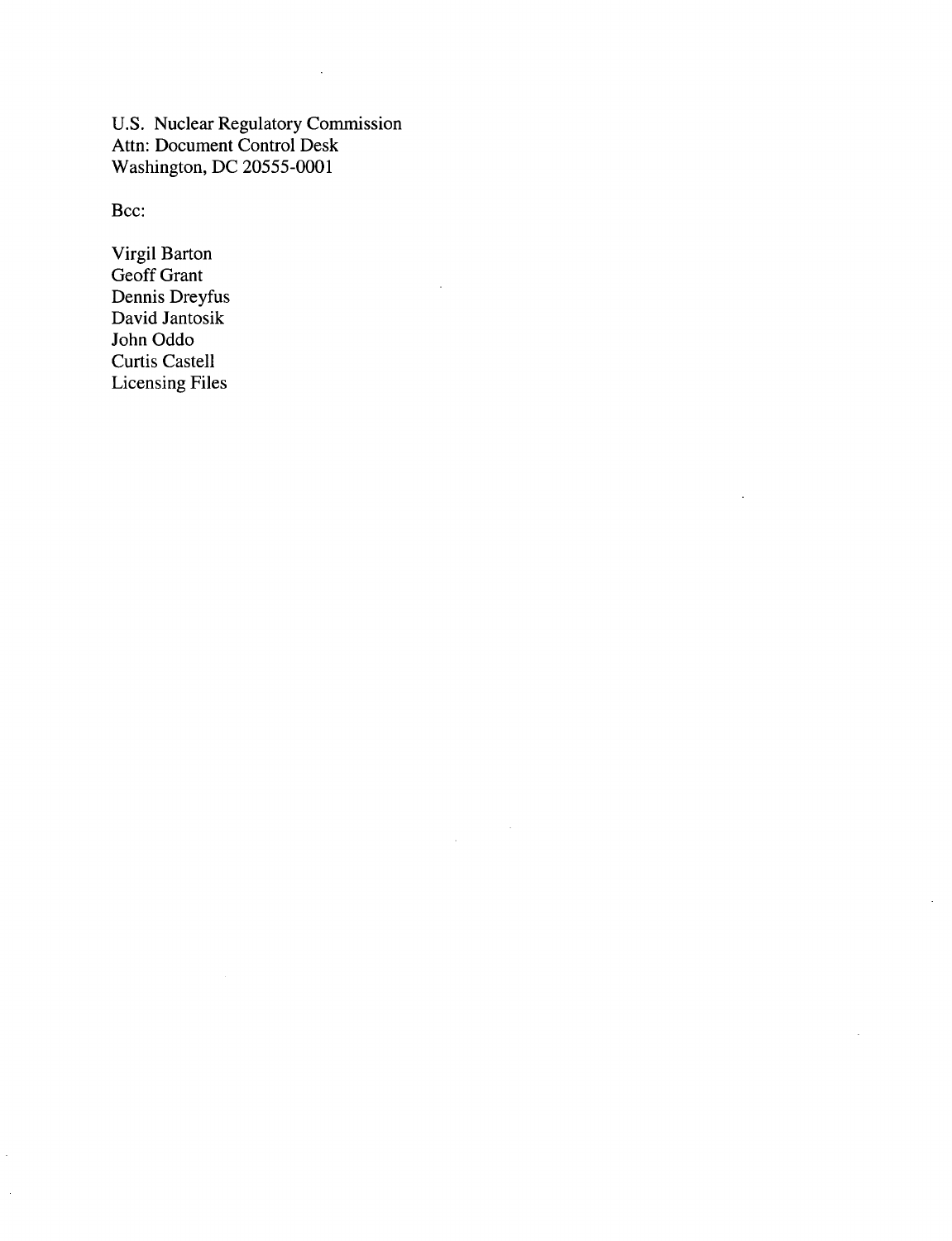## **ATTACHMENT**

#### REPLY TO **NOTICE** OF **NONCONFORMANCE 99901387/2011-201-01**

This is the Shaw Nuclear Services reply to the Notice of Nonconformance identified in NRC Inspection Report No. 99901387/2011-201, dated September 6, 2011.

### **NOTICE** OF **NONCONFORMANCE**

Based on the results of a U.S. Nuclear Regulatory Commission (NRC) inspection conducted at the Shaw Nuclear Services facility in Charlotte, NC, on June 27-28, 2011, certain activities were not conducted in accordance with NRC requirements that were contractually imposed on Shaw Nuclear Services (hereafter referred to as "Shaw") by NRC licensees:

A. Criterion XVI, "Corrective Action," of Appendix B, "Quality Assurance Criteria for Nuclear Power Plants and Fuel Reprocessing Plants," to Title 10 of the *Code of Federal Regulations* (10 CFR) Part 50, "Domestic Licensing of Production and Utilization Facilities," states that measures shall be established to assure that conditions adverse to quality, such as failures, malfunctions, deficiencies, deviations, defective material and equipment, and nonconformances are promptly identified and corrected.

Shaw SWSQAP 1-74A, Section 16, "Corrective Action," states that the corrective action program shall provide for prompt identification, documentation, classification, and correction of the conditions. Section 16 further states, in part, that corrective action taken to correct deficient conditions discovered by inspection, test, or audits shall be verified by reinspection, retesting, subsequent audits including corrective action audits, and the review of corrective action documentation to assure that corrective actions have been satisfactorily implemented.

Contrary to the above, as of June 28, 2011, Shaw failed to implement corrective actions documented in Corrective Action Report (CAR) No. 2010-04-29-558 that was issued in response to NRC Violation 99901387/2010-201-01. Specifically, Shaw failed to adequately revise QS-16.3, "Identifying and Reporting Defects and Failures to Comply under 10CFR21," to address NRC-identified deficiencies associated with the evaluation process described in 10 CFR 21.21(a)(1) and (a)(2). The NRC inspection team determined that the QS 16.3 continued to describe the review to determine if a deviation or failure to comply is potentially associated with a substantial safety hazard as part of the discovery process and not part of the 60 day evaluation period in accordance with the NRC requirements. As a result, the revision to QS 16.3 did not correct the deficiency identified in CAR No. 2010-04-29-558, and is not consistent with the definitions and requirements set forth in 10 CFR 21.3 and 10 CFR 21.21(a), respectively.

This issue is identified as Nonconformance 99901387/2011-201-01.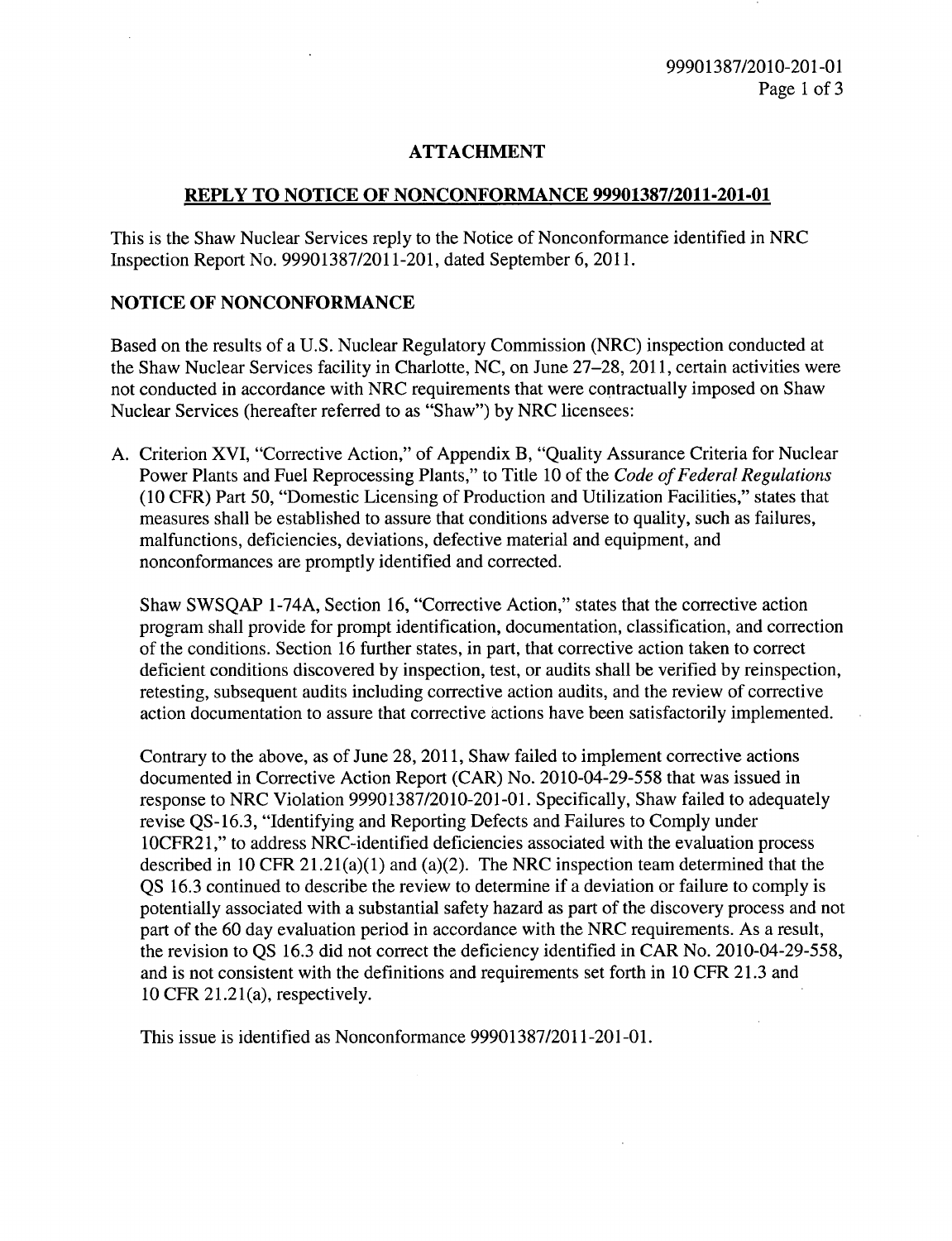## **REASON** FOR THE **NONCOMPLIANCE**

NRC Inspection Report 99901387/2010-201, dated April 22, 2010, identified a violation of 10 CFR 21.21. That violation, identified as Violation 99901387/2010-201-01, states that Shaw's implementing procedure Quality Standard (QS) 16.3, "Identifying and Reporting Defects and Failures to Comply Under 10 CFR 21," did not provide procedural guidance for evaluating deviations and failures to comply associated with substantial safety hazards within 60 days of discovery. Specifically, the NRC inspection team determined that procedure QS 16.3 allowed for an evaluation outside of the 60-day evaluation period required by 10 CFR 21.21(a)(1), and included definitions that differed from those provided in 10 CFR 21.3, "Definitions," and altered the intended meaning of the terms.

The correction of this violation was described in the Shaw response letter dated May 13, 2010. That letter states:

"CAR 2010-04-29-558 was written to address evaluations outside the 60 day period. This CAR documents the need to revise QS-16.3 to clarify the evaluation process and ensure the evaluation to identify a reportable defect or failure to comply that could create a substantial safety hazard, is done within 60 days from the time of discovery.

The revision of QS 16.3 removes the words "how it may relate to a Substantial Safety Hazard" to remove any perception that a review or evaluation related to a Substantial Safety Hazard is to be performed. Therefore the Identification Phase is clearly excluded from the 60 day evaluation period.

This results in removing any ambiguity from the standard, regarding the actions taken during the Discovery period and will ensure compliance with 10 CFR Part 21."

During a subsequent NRC inspection being conducted on June 27 and 28, 2011, the NRC concluded that this solution did not resolve the condition.

Investigation of this condition has been conducted and documented in CAR 2011-0457. It has been concluded that the reason for the noncompliance was that Shaw personnel did not completely understand the NRC position associated with the time at which the 60 day evaluation period was considered to commence for a deviation or failure to comply.

#### CORRECTIVE **STEPS** THAT **HAVE** BEEN **TAKEN AND RESULTS ACHIEVED**

After the NRC inspector identified that Procedure QS 16.3, "Identifying And Reporting Defects And Failures To Comply Under 10 CFR 21," had not been adequately revised, action was immediately taken to correct the condition. Procedure QS 16.3 was changed while the inspection on June 28, 2011, was still in progress. The NRC inspector observed the corrected procedure and had no additional comments or concerns. Therefore, this action has properly implemented the correction to the violation identified in Inspection Report 99901387/2010-201, dated April 22, 2010, and addresses this nonconformance.